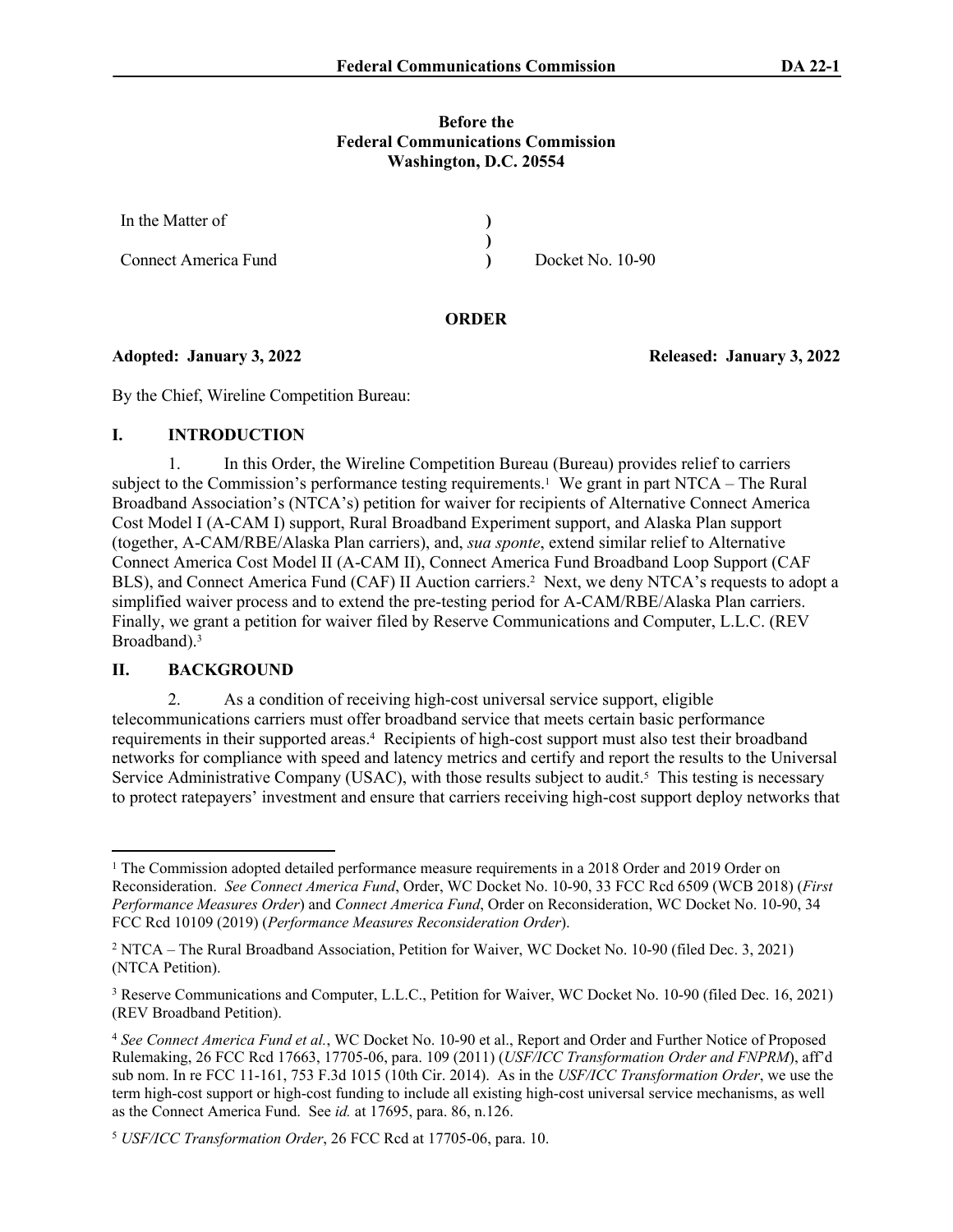meet the performance standards they promised to deliver to rural consumers.<sup>6</sup> Carriers conduct their testing of a random sample of subscriber locations determined by USAC's Performance Measures Module (PMM) system.<sup>7</sup> Carriers that fail to meet the required performance standards will have universal service support withheld based on the level of non-compliance.<sup>8</sup>

3. To allow carriers to become accustomed to performance testing, the Commission implemented a pre-testing period that would occur prior to the commencement of each carrier's testing start date.<sup>9</sup> During the pre-testing period, carriers must test the speed and latency of their networks quarterly for a week-long period and submit the results within one week of the end of each quarter of pretesting. However, no support reductions are assessed during the pre-testing period as long as carriers perform the pre-testing and report their results.10 Carriers that fail to conduct pre-testing and submit results in a timely fashion have five percent of their monthly support payments withheld until they come into compliance.11 During testing, carriers whose results show they are not meeting minimum requirements are subject to support withholding/reductions and additional reporting.12 A-CAM I carriers are in pre-testing until the end of 2021.<sup>13</sup>

4. In April 2020, in response to the COVID-19 pandemic, the Bureau waived certain network performance pre-testing requirements for recipients of CAF Phase II Model-based support.<sup>14</sup> Then, in December 2020, because of the continued challenges of the COVID-19 pandemic and related supply chain issues, the Bureau *sua sponte* granted a waiver modifying the requirement that A-CAM/RBE/Alaska Plan carriers pre-test 100% of USAC-selected samples through December 2021.<sup>15</sup> Specifically, under the *December 2020 Waiver Order*, A-CAM/RBE/Alaska Plan carriers must pre-test only 70% of their USAC-selected samples, instead of 100% as required by the rule.16 Next, in September 2021, in response to the damage caused by Hurricane Ida, the Bureau waived the requirement to test the speed and latency performance of supported networks in the third and fourth quarters of 2021 for CAF II Model-based support recipients with eligible locations in the Affected Disaster Areas.17 And, for recipients of A-CAM I support with eligible locations in the Affected Disaster Areas, the Bureau waived the requirement to pre-test the speed and latency performance of supported networks in the third and fourth quarters of 2021.<sup>18</sup>

<sup>10</sup> *Id*.

<sup>11</sup> *Id*.

<sup>13</sup> *See Performance Measures Reconsideration Order*, 34 FCC Rcd at 10140, para. 81.

<sup>16</sup> *Id.* at 14669, para. 4.

<sup>18</sup> *Id.*

<sup>6</sup> *Performance Measures Reconsideration Order*, 34 FCC Rcd at 10110, para. 2.

<sup>7</sup> *See id.* at 10140, paras. 81-82.

<sup>8</sup> *Id.* at 10133-38, paras. 65-75; *First Performance Measures Order*, 33 FCC Rcd at 6530-33, paras. 56-67.

<sup>9</sup> *Performance Measures Reconsideration Order*, 34 FCC Rcd at 10139, paras. 78-79.

<sup>12</sup> *See First Performance Measures Order*, 33 FCC Rcd at 6530-33, paras. 56-67, *Performance Measures Reconsideration Order*, 34 FCC Rcd at 10133-38, paras. 65-75.

<sup>14</sup> *Connect America Fund*, Order, WC Docket No. 10-90, 35 FCC Rcd 3015 (WCB 2020) (*COVID-19 Waiver Order*).

<sup>15</sup> *Connect America Fund*, Order, WC Docket No. 10-90, 35 FCC Rcd 14668 (WCB 2020) (*December 2020 Waiver Order*).

<sup>&</sup>lt;sup>17</sup> Schools and Libraries Universal Support Mechanism et al., CC Docket No. 02-6, WC Docket Nos. 02-60 et al., Order, DA 21-1107 (WCB 2021) (*Hurricane Ida Relief Order*).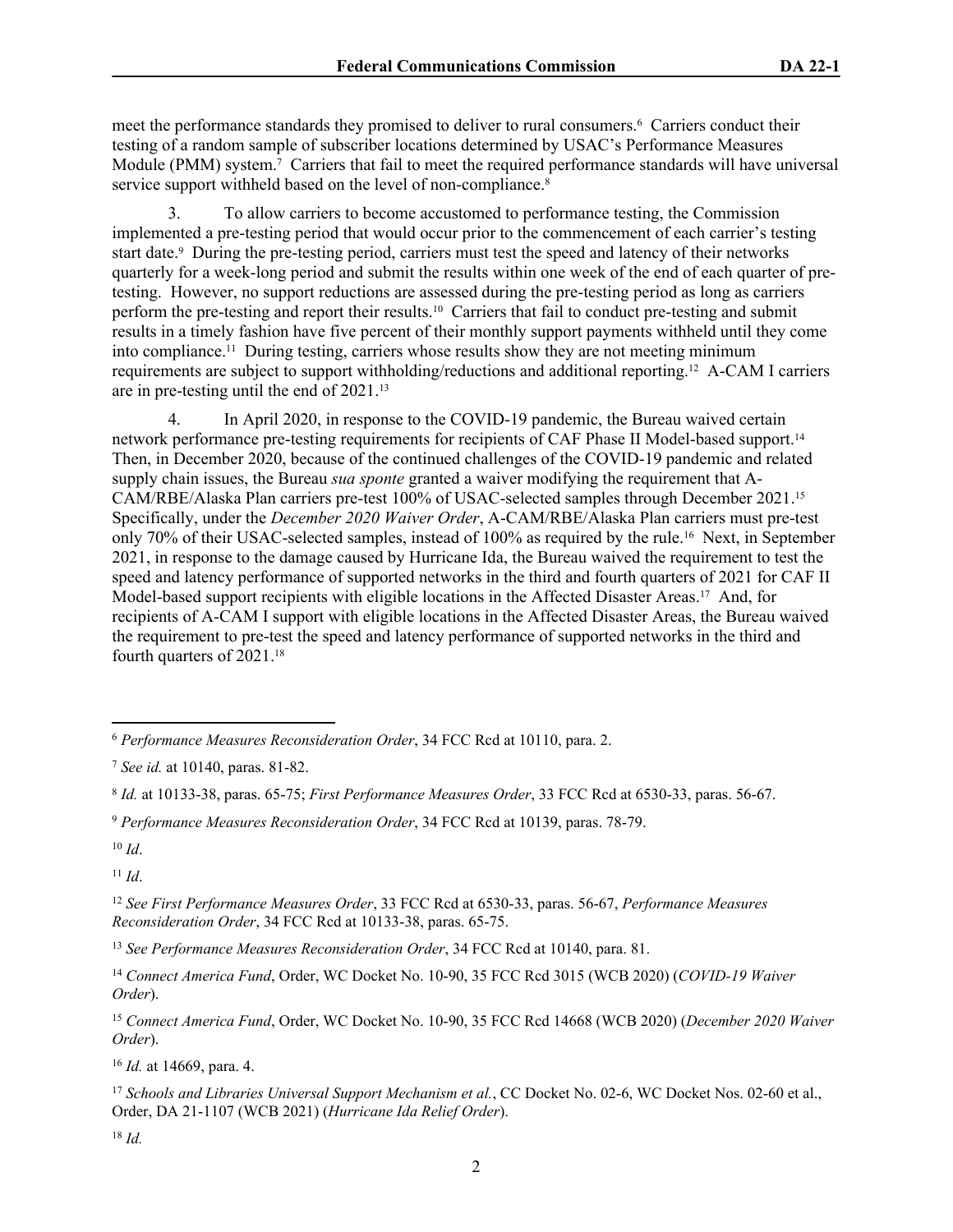5. Earlier this month, NTCA and REV Broadband filed petitions for waiver requesting that the Commission extend the relief provided in, respectively, the *December 2020 Waiver Order* and the Hurricane Ida Relief Order.<sup>19</sup> NTCA, an industry organization representing rural incumbent local exchange companies, explained in its petition that A-CAM/RBE/Alaska Plan carriers continue to face challenges stemming from the COVID-19 pandemic, including supply chain delays.20 NTCA requests that the Commission: (1) continue to allow A-CAM/RBE/Alaska Plan carriers to only pre-test 70% of the USAC-selected sampled locations that would otherwise be required for the first two quarters of 2022; (2) extend the form of a "simple" waiver request for A-CAM/RBE/Alaska Plan carriers; and (3) extend the pre-testing period for A-CAM/RBE/Alaska Plan carriers.<sup>21</sup> Similarly, REV Broadband, an organization with CAF BLS subsidiaries in areas affected by Hurricane Ida, asserts in its petition that the lingering effects of Hurricane Ida have delayed their efforts to rebuild, repair, and restore services to affected customers.22 REV Broadband requests that the Commission waive the performance testing requirements for its CAF BLS subsidiaries, which were located in areas affected by Hurricane Ida, through the first quarter of 2022.<sup>23</sup>

#### **III. DISCUSSION**

6. As explained below, we find good cause to grant in part NTCA's request for an extension of the waiver of the performance testing requirements for A-CAM/RBE/Alaska Plan carriers.24 We also find good cause to grant the petition for waiver filed by REV Broadband.<sup>25</sup>

7. Generally, the Commission's rules may be waived for good cause shown.26 The Bureau may exercise its discretion to waive a rule where the particular facts make strict compliance inconsistent with the public interest.<sup>27</sup> In addition, the Bureau may take into account considerations of hardship, equity, or more effective implementation of overall policy on an individual basis.<sup>28</sup> Waiver of the Commission's rules is appropriate when (i) special circumstances warrant a deviation from the general rule, and (ii) such deviation will serve the public interest.<sup>29</sup>

8. First, we find good cause to extend our waiver regarding sample size such that A-CAM/RBE/Alaska Plan carriers must only test 70% of their USAC-selected samples during the first two quarters of 2022. NTCA explained that A-CAM/RBE/Alaska Plan carriers continue to encounter supply chain disruptions that are creating challenges to deploying testing-compatible equipment at user locations.<sup>30</sup> NTCA highlighted that multiple carriers have filed comments with the Commission asserting that supply chain delays have interfered with their abilities to source and purchase equipment and are expected to persist well into 2022.<sup>31</sup> We agree that the global semiconductor shortage has caused delays

<sup>31</sup> *Id.* at 3-4.

<sup>19</sup> NTCA Petition at 1; REV Broadband Petition at 4.

<sup>20</sup> *See*, *e.g.*, NTCA Petition at 1.

<sup>21</sup> *Id*. at 1, 8-9.

<sup>22</sup> REV Broadband Petition at 3.

<sup>23</sup> *Id.*

<sup>24</sup> *See* NTCA Petition.

*<sup>25</sup> See* REV Broadband Petition.

<sup>26</sup> 47 CFR § 1.3.

<sup>27</sup> *Northeast Cellular Telephone Co. v. FCC*, 897 F.2d 1164, 1166 (D.C. Cir. 1990) (*Northeast Cellular*).

<sup>28</sup> *WAIT Radio v. FCC*, 418 F.2d 1153, 1159 (D.C. Cir. 1969); *Northeast Cellular*, 897 F.2d at 1166.

<sup>29</sup> *Northeast Cellular*, 897 F.2d at 1166.

<sup>30</sup> NTCA Petition at 2-4.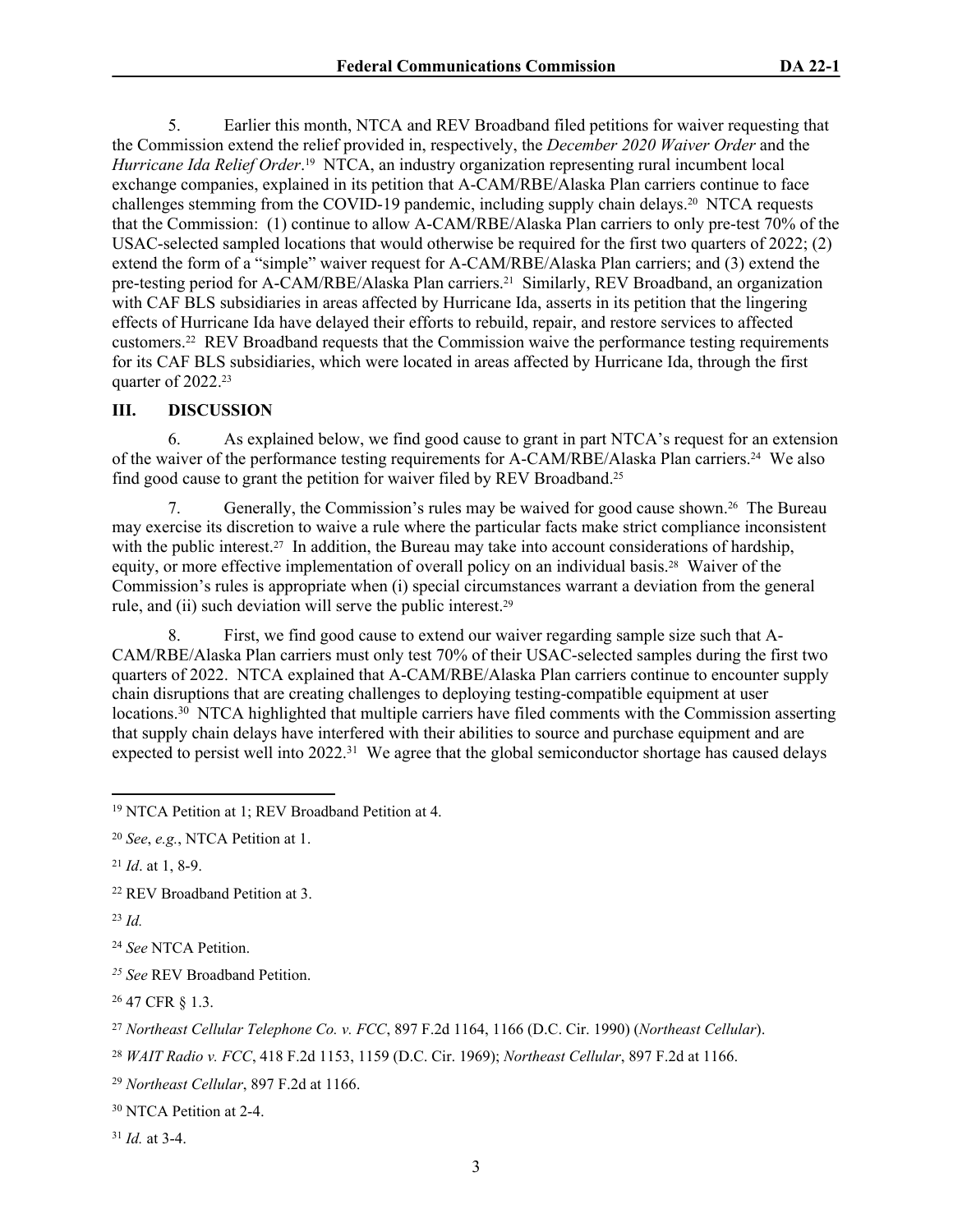in both the manufacture and the delivery of equipment.<sup>32</sup> We continue to find these issues constitute good cause justifying a waiver of the sample size of the performance testing requirements. Nonetheless, we encourage carriers to move as swiftly as possible to test their full sample size.

9. Second, we *sua sponte* provide similar relief to A-CAM II, CAF BLS, and CAF II Auction carriers. Specifically, we find good cause to waive the subscriber sampling requirements for these carriers as they are likely to suffer from the same difficulties obtaining equipment as A-CAM/RBE/Alaska Plan carriers.33 Accordingly, we modify the pre-testing requirement such that these carriers are only required to pre-test 70% of their required sample size for the first two quarters of 2022. Nonetheless, we urge these carriers to work to pre-test 100% of their sample as quickly as possible.

10. Third, we deny NTCA's request that we extend the form of a "simple" waiver request for A-CAM/RBE/Alaska Plan carriers.34 We note that no modification of the Commission's waiver process was granted in the *December 2020 Waiver Order*. <sup>35</sup> The Bureau simply provided guidance that carriers seeking additional relief should file a waiver request that included specific evidence of the supply chain issues they were encountering.<sup>36</sup> The Bureau suggested that carriers that are affected by supply chain issues such that they cannot test 70% of their USAC-selected sample should file a request for waiver with the Commission that includes the following: (1) an affidavit signed by a company official explaining that the carrier does not have sufficient testing equipment, the reason(s) therefor, and when the company anticipates having sufficient equipment, and (2) evidence, such as an order form, showing when the order for testing equipment was placed (confidential information, such as price and quantity of the equipment ordered, may be redacted). The suggestions regarding what evidence would be most effective in supporting a waiver petition are still relevant and apply equally to any further waiver requests based on supply chain constraints.

11. Next, we deny NTCA's request to extend the pre-testing period for A-CAM/RBE/Alaska Plan carriers. NTCA has not demonstrated that the challenges presented by the COVID-19 pandemic or the supply chain issues are affecting the performance of the networks that have already been deployed. Pre-testing data demonstrate that over 95% of the pre-testing carriers certifying data are meeting the performance requirements. We are aware that supply chain delays have hampered carrier efforts to obtain testing equipment such as new modems for customers, but there has been no showing that these delays are impacting network performance or otherwise presenting special circumstances that would warrant extending the pre-testing period. Nor does NTCA's assertion of "ongoing efforts to clarify reporting" justify an extension.<sup>37</sup> The vast majority of A-CAM/RBE/Alaska Plan carriers are successfully reporting and certifying pre-testing results. Furthermore, extending the pre-testing period would relieve A-CAM/RBE/Alaska Plan carriers from the consequences of failing to meet performance requirements, which do not apply in pre-testing. No special circumstances that would justify relieving carriers from network performance requirements exist here.

12. Finally, we address the petition for waiver filed by REV Broadband. Given the substantial service disruptions and outages caused by Hurricane Ida, earlier this year the Commission waived the testing and pre-testing requirements for the third and fourth quarter of 2021 for carriers in

<sup>34</sup> NTCA Petition at 8-9.

*<sup>36</sup> Id.*

<sup>32</sup> *Id.* at 2-4, 6-8.

<sup>33</sup> *COVID-19 Waiver Order*, 35 FCC Rcd at 3016-17, paras. 3-5. While not in its petition, NTCA subsequently specified the "relief be granted to carriers covered by the December 2020 Order as well as those that will commence pre-testing in January 2022." *See* Letter from Joshua Seidemann, Vice President, Policy, NTCA–The Rural Broadband Association, to Marlene H. Dortch, Secretary, FCC, WC Docket No. 10-90 (filed Dec. 22, 2021) (NTCA Dec. 22 Ex Parte Letter).

<sup>35</sup> *December 2020 Waiver Order*, 35 FCC Rcd at 14669-70, para. 6, n.18

<sup>&</sup>lt;sup>37</sup> NTCA Petition at 8. NTCA Dec. 22 Ex Parte Letter at 2.